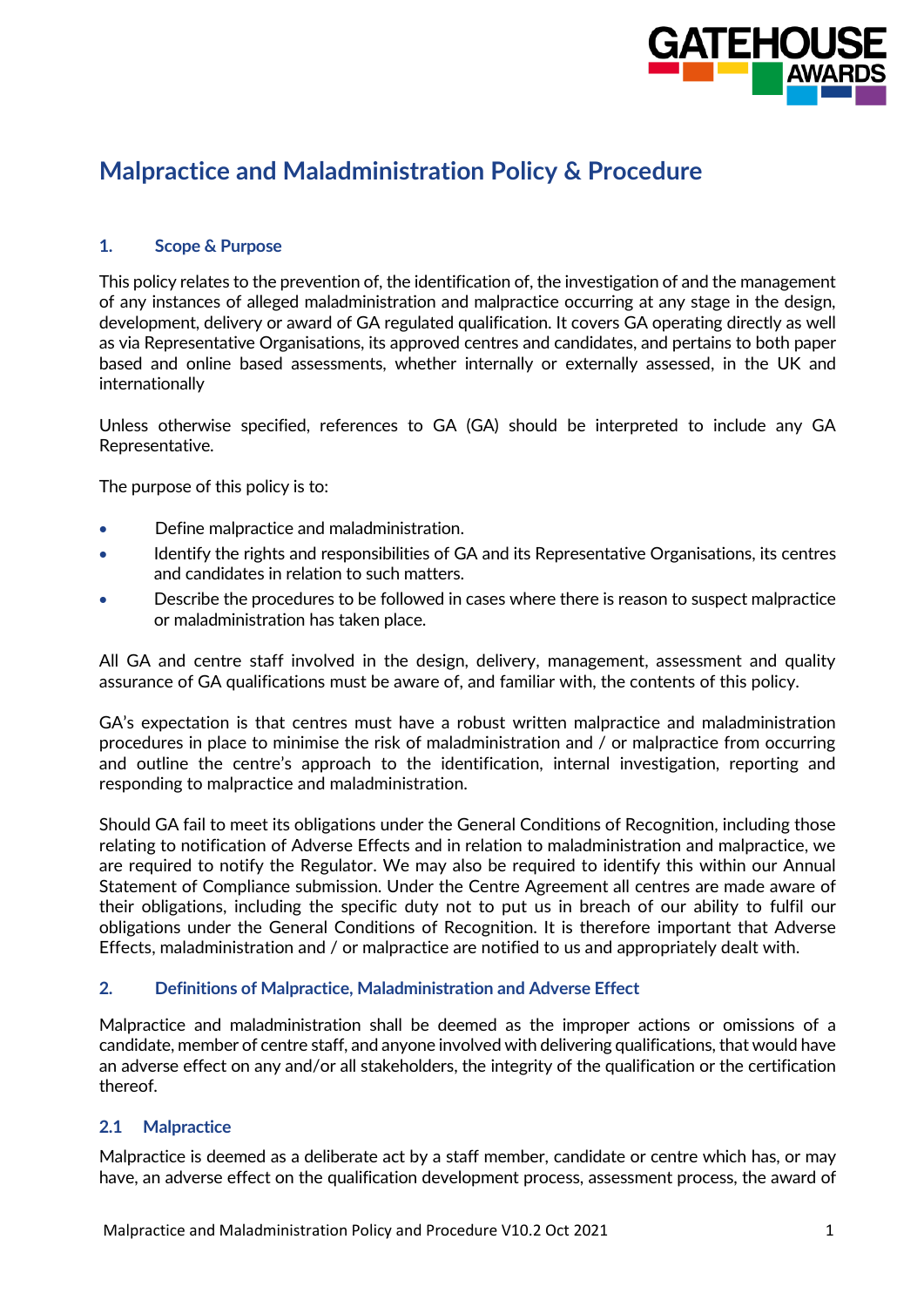

the qualification or the integrity or security of any examination or qualification made available by GA. This could include where a centre fails to inform GA of any suspicions of malpractice or maladministration or attempts to deny, alter or conceal any evidence pertaining to such suspicions when these are presented to them – including 'coaching' of candidates or staff in respect of responses to give during any investigative interviews conducted by GA.

# **2.2 Maladministration**

Maladministration is a sub-category of malpractice which relates directly to the administration of GA qualifications, but which has not been a deliberate act to attempt to subvert the integrity or security of the assessment process or the qualification as a whole. An instance of potential maladministration may be escalated to malpractice if:

- the investigation into maladministration is obstructed
- an Action Plan laid down by GA is not adhered to
- repeatedly logged instances of maladministration events indicate that it is an endemic issue

Malpractice may be more likely than maladministration to have greater implications for GA, centres and candidates. As such, GA treats all cases of potential malpractice very seriously.

Examples of maladministration and malpractice can be seen in Appendix 2.

# **2.3 Adverse Effect**

An act, omission, event, incident, or circumstance has an Adverse Effect if it:

(a) gives rise to prejudice to learners or potential learners, or

(b) adversely affects:

(i) the ability of the awarding organisation to undertake the development, delivery or award of qualifications in a way that complies with its Conditions of Recognition,

(ii) the standards of qualifications which the awarding organisation makes available or proposes to make available, or

(iii) public confidence in qualifications.

Examples of events which may lead to an adverse effect include, but are not limited to:

• a breach of the confidentiality of the assessment materials

failure to effectively ensure that assessments are delivered in line with the regulations / compliantly

- failure to make arrangements for a Reasonable Adjustment for an eligible candidate
- failure to comply with requests from the Awarding Organisation or the Regulator
- GA failure to ensure that assessment results and/or qualifications are only awarded to candidates who have met the GA required standard

# **3. Prevention of Malpractice & Maladministration**

GA is committed to ensuring that its policies and procedures are designed to minimise the risk of malpractice or maladministration, and any subsequent adverse effect occurring, and all reasonable steps are taken to prevent maladministration or malpractice in the first instance.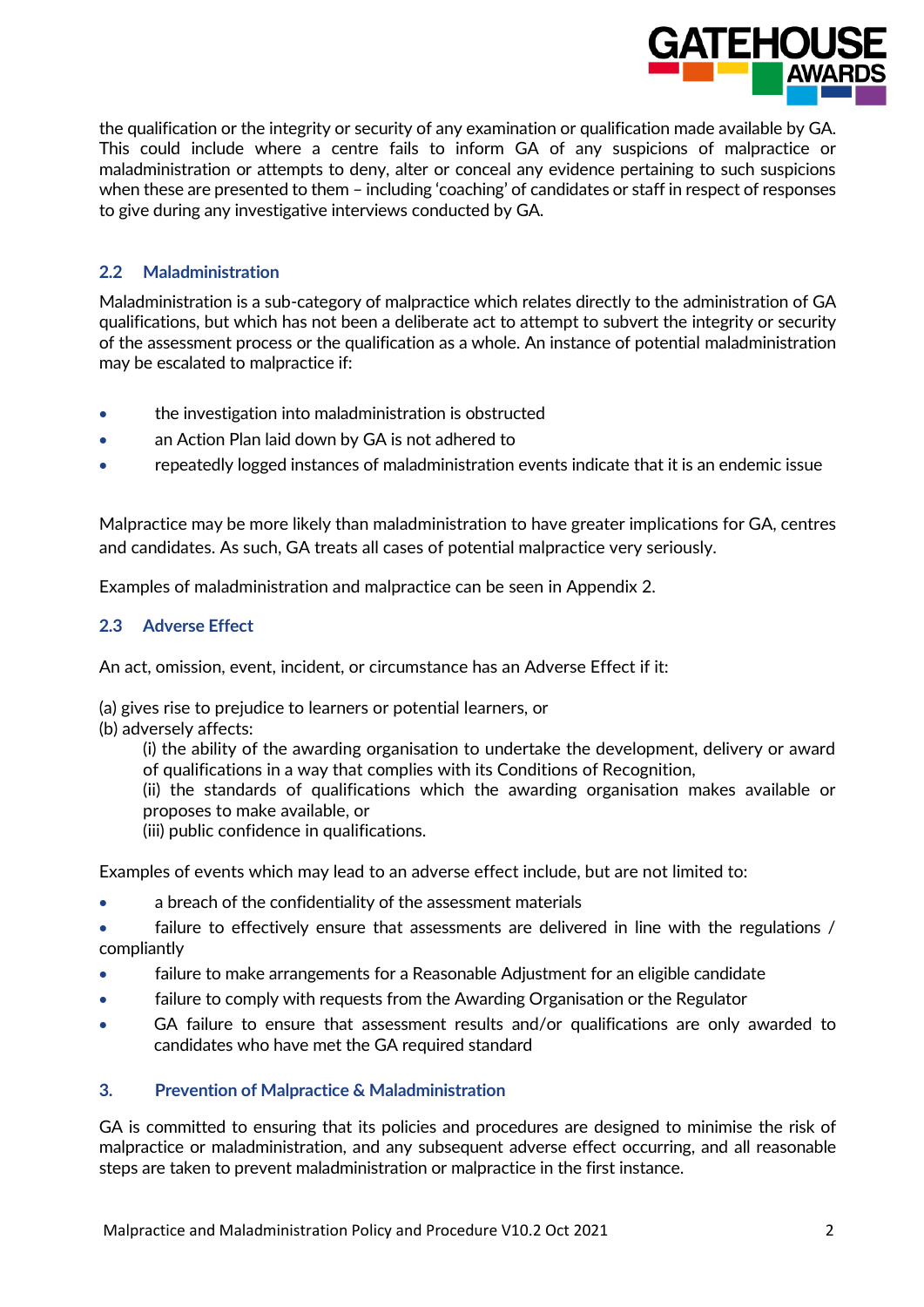

All parties are supported in this via additional guidance and GA's routine quality assurance arrangements.

This is enforced by signed agreements requiring all parties to adhere to all qualification standards, and comply with all GA policies and procedures.

As part of its risk management strategy, GA keeps under review all activities relating to the development, delivery and award of qualifications in order to identity where the potential for malpractice and maladministration is most likely to occur and will take appropriate action to prevent issues arising.

#### **Situations brought to GA's attention by the Regulators**

Where the Regulators notify us of failures that have been discovered in the assessment process of another Awarding Organisation, we will review if a similar failure could affect our own assessment processes and arrangements.

#### **4. Identification and Reporting of Cases of Malpractice and Maladministration**

All GA staff involved in the assessment delivery and marking / moderation are required to identify any evidence of potential or actual malpractice and to report these to the Compliance Manager or the Assessment Manager as applicable.

A number of internal mechanisms are in place to allow for the identification and reporting of potential or actual instances of malpractice or maladministration by GA staff, including but not limited to Examination Report Forms, Marking Reports, Moderation Reports, and External Quality Assurance Visit Report Forms. We may also identify instances when we apply our processes and policies, e.g. when considering an enquiry about a result or when hearing an appeal.

Anyone may identify or report potential or actual malpractice or maladministration at any time, including centre staff, candidates other interested third parties. Therefore, other forms of notification will also be accepted. No format for written concerns has been given to avoid unintentionally directing the style and content of such submissions. It is for the individual to decide the format and content of the report. Where there is evidence to support or refute any allegation, this should also be submitted. Receipt of the allegation will be acknowledged where appropriate.

Regardless of the identity of the person reporting an allegation, the reporting should take place immediately after becoming aware that potential or actual maladministration or malpractice event has occurred. Where an immediate report had not been possible, the report should also state why this was the case.

Sometimes a person making an allegation of malpractice or maladministration may wish to remain anonymous. An informant who is concerned that possible adverse consequences may occur if their identity is revealed to another party should notify GA. Although GA will always aim to keep a whistleblower's identity confidential where asked to do so, the person must also understand that they may be identifiable by others due to the nature or circumstances of the disclosure and GA is unable to provide any guarantee. GA may, for example, need to disclose an informant's identity if the matter leads to issues that need to be taken up by other parties such as the police, fraud prevention agencies or other law enforcement agencies, the courts (regarding any court proceedings) or Regulators.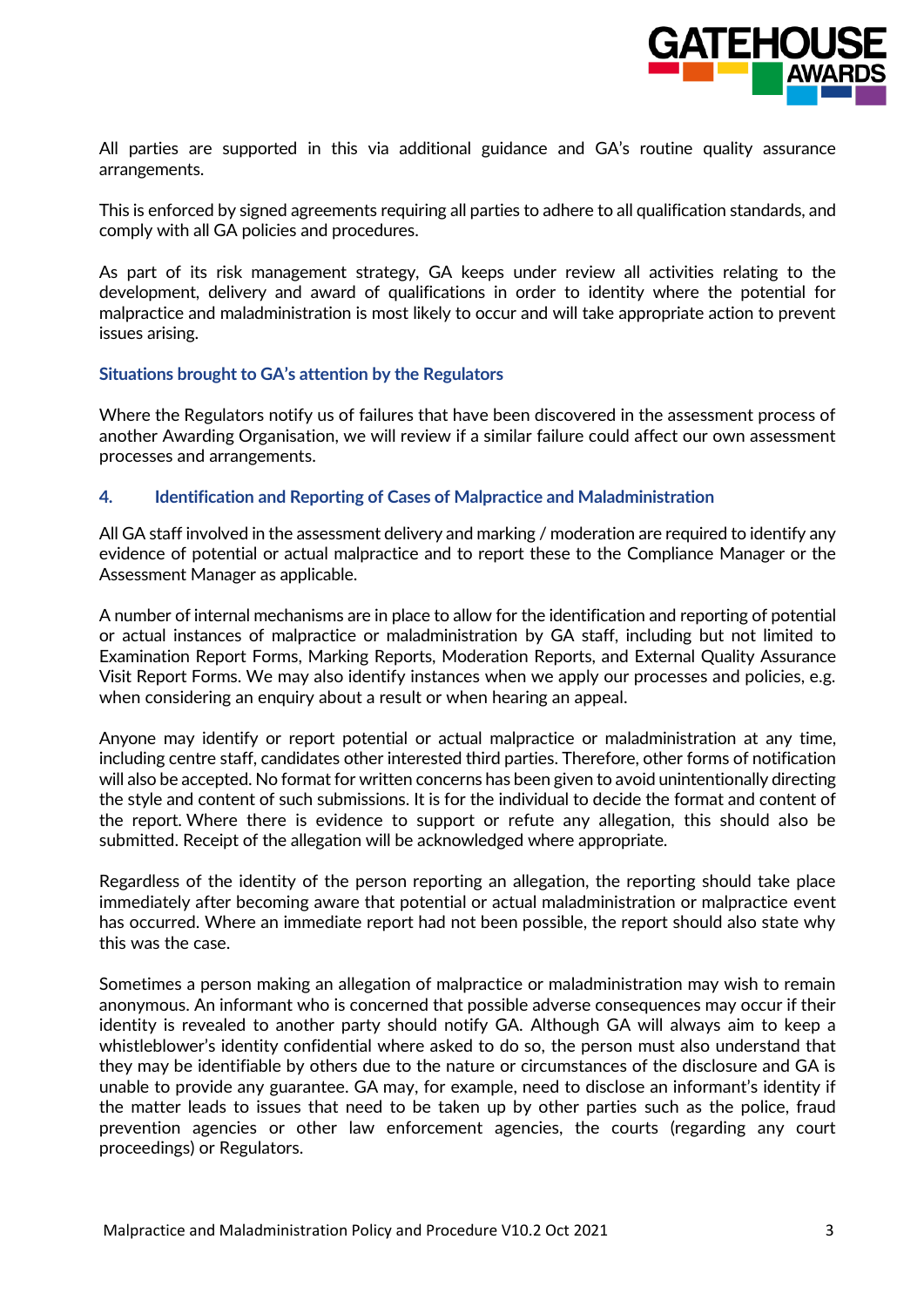

#### **5. Investigation Procedure**

All alleged cases will be acknowledged, where appropriate. The allegation will be reviewed, along with any immediate supporting evidence, assessed, and we will determine whether any further action is required. Where appropriate, the case will be referred for full investigation by the Compliance or Assessment Manager, ensuring that the investigator has no personal interest in outcome of the investigation.

GA will promptly inform the Regulator of all cases of suspected malpractice and maladministration which are likely to have an adverse effect.

Where appropriate, GA will also inform all other relevant Awarding Organisations, affected candidates, and other relevant third parties.

When an allegation of malpractice on the part of a candidate and/or centre undertaking a GA qualification has been received, GA will:

- open a record of the allegation in the Malpractice Database
- determine the immediate actions required (e.g. suspend certification for the Candidate(s), suspend registration or examination bookings to reduce the risk to other candidates, schedule a visit or an observation, temporarily suspend specific members of staff) pending the outcome of the investigation
- apply an interim sanction, if appropriate
- notify the centre or other relevant party of the allegation of an impending investigation, usually within 10 working days of the receipt of the allegation, unless such notification would undermine the integrity or the effectiveness of the investigation
- request all records, data and any other information relevant to the investigation where these are not already at GA's disposal
- conduct a thorough investigation involving all the relevant parties, including but not limited to the review of all records, data and any other information, interviews, visits, observations and video recordings
- provide an update on the investigation to any relevant parties within 20 working days of either the initial allegation or, where appropriate, details have been received from the centre necessary to conduct the investigation (such as candidate contact details), whichever is the later
- use all the information available to establish the facts, cause and scale of any irregularities which come to light
- maintain sensitivity to the effect on and the reputation of a centre and/or those members of staff or other individuals who may be subject to investigation.

Exceptionally, the Regulator(s) may need to take over an investigation. In such circumstances the Regulator(s) will provide written instructions to GA with its reasons for taking such action.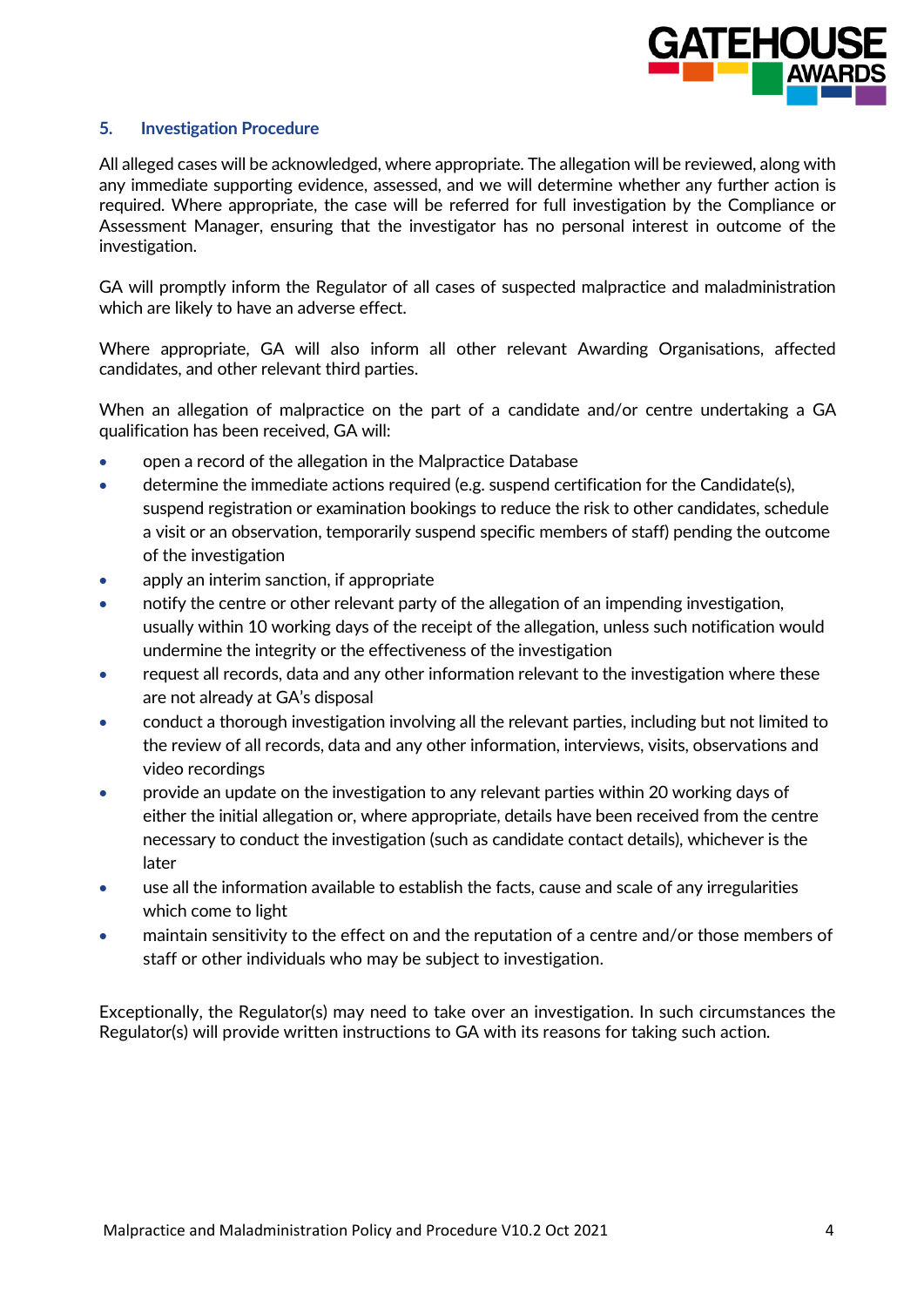

#### **6. Investigation Outcomes and Reporting**

The Investigator will make the final decision on the outcome of the investigation. The possible outcomes are as follows:



Where GA has established that maladministration and/or malpractice has occurred or, on the balance of probabilities, is highly likely to have occurred, GA will take proportionate action to protect the candidate(s) the GA qualification(s) and / or GA's reputation.

If suspicions about malpractice carried out by a candidate are affirmed, the following actions could be taken at the discretion of GA:

- The qualification will not be awarded or, if already issued, may be cancelled
- The candidate may not be permitted to register for any future qualifications or units

In addition, where a candidate has been found guilty of malpractice, the centre may also face sanctions due to being complicit in the malpractice or in being negligent in their safeguarding practices to prevent such malpractice from taking place, other than where a centre has raised an issue, reported in a timely manner and has taken appropriate steps to mitigate any Adverse Effect.

The final decision will be recorded on the GA Malpractice Database and communicated, together with any subsequent actions, to all parties involved. This may involve communications with other Awarding Organisations, the Regulator, and any other regulatory, statutory or legal body, depending on the severity of the case, in line with all relevant General Data Protection Regulations and related privacy policies.

Where appropriate, GA may use information arising from malpractice and maladministration cases to inform other Approved Centres. In most cases this information would not include the centre name or the individuals' personal details, but only the details of the findings used as information or training provided to centres. Centres or individuals will only been named where either this information is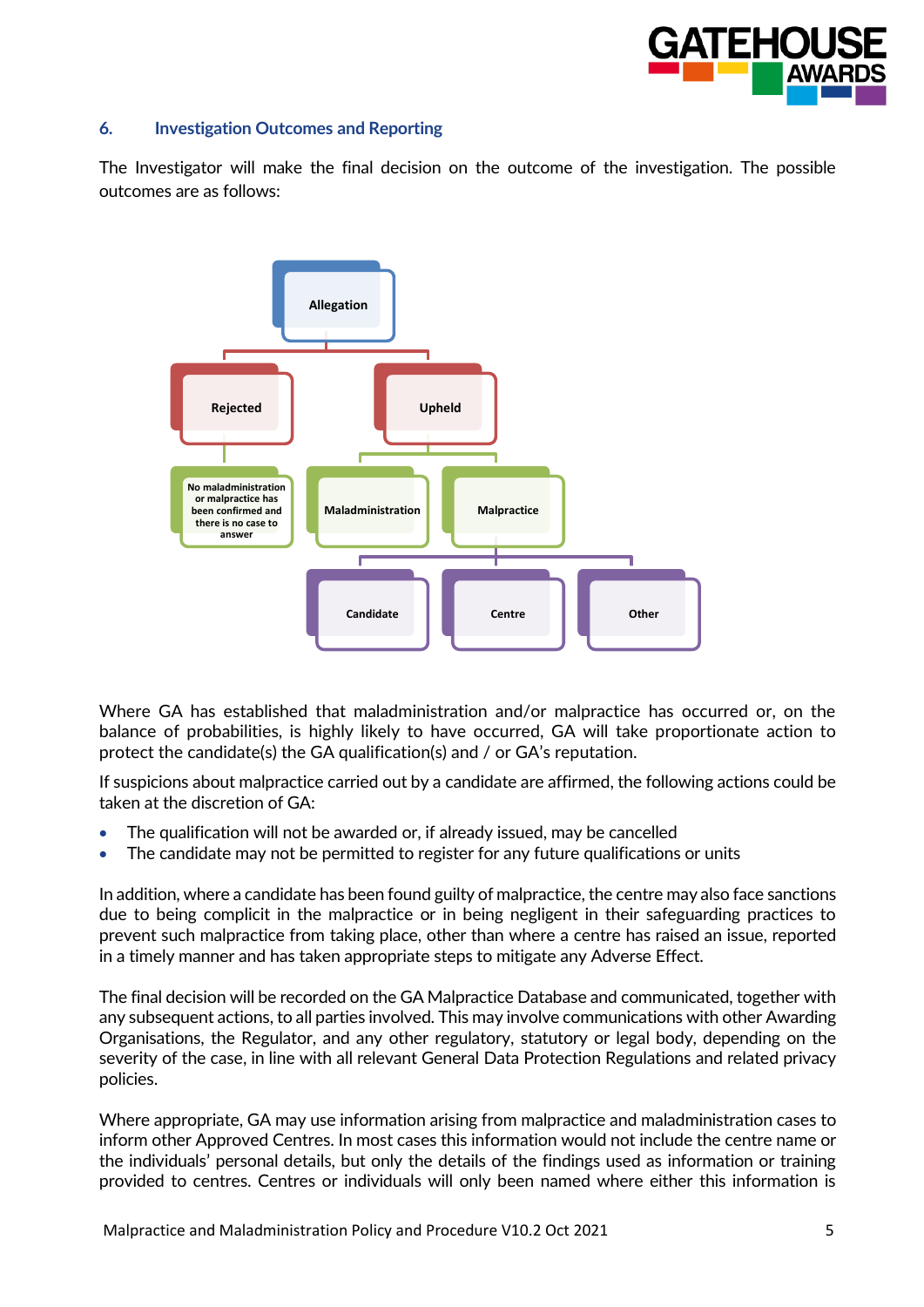

already in the public domain (i.e. has been reported via other avenues such as the press or media) or to protect other Approved Centres from an individual or individuals who might seek to claim to be approved by GA.

GA may also reach the decision to carry out additional, related investigations if GA suspects the issue may be more widespread at the centre and/or exist at other centres. Following on from the investigation outcome, a sanction may be applied to a Centre.

### **7. Rationale Behind the Application of Sanctions**

GA will apply sanctions proportionate to the seriousness of the incident taking into consideration the following:

- The impact on candidates and on public confidence in regulated qualifications
- Whether the breach applies to just one qualification or if it affects a range of qualifications
- Whether the centre itself has identified the problem and has taken steps to address it
- Whether there is a history of non-compliance
- The level of adverse effect the incident may have on the candidate, the integrity of the qualification, public confidence in GA qualifications or the industry as a whole, the reputation of GA with the public and/or relevant Regulators and stakeholders

Example issues and the resulting sanctions for non-compliance are listed in the attached Appendix 1. Please note this list is not exhaustive. Other cases of malpractice or maladministration may have a potential impact on other organisations or individuals, including other Awarding Organisations or other candidates. In these circumstances, GA will take all necessary steps to inform these organisations and individuals about the incident, any potential impact it could have on them and the corrective action that is to be taken.

GA's actions under this Policy and any sanctions imposed in line with the GA Sanctions Policy will be proportionate. Where possible, GA will always try to work with a centre in resolving issues. However, nothing within this policy precludes GA from invoking its right under the GA Terms and Conditions of Business, Centre Agreement and Centre Handbook to terminate our relationship with a centre at any time.

#### **9. Appeals Process**

Anyone wishing to lodge an appeal against a GA decision should follow the procedures in the GA *Appeals Poli*cy *and Procedures.*

Organisations and individuals may appeal against any decision taken by GA as a result of a malpractice or maladministration investigation. Appeals may be on the grounds of bias, disregard of published policy and procedures, failure to consider relevant additional information provided, or administrative irregularity.

An appeal must be made in writing to the Compliance Manager no later than 10 working days after the outcome of the investigation is communicated by GA. The appeal should include:

- the name, address and contact details of the individual or organisation submitting the appeal; and
- the reasons for the appeal.

The appeal will consider how appropriate the original sanction was in light of the evidence presented; any readily available Regulators' advice on similar matters and any readily available awarding precedents.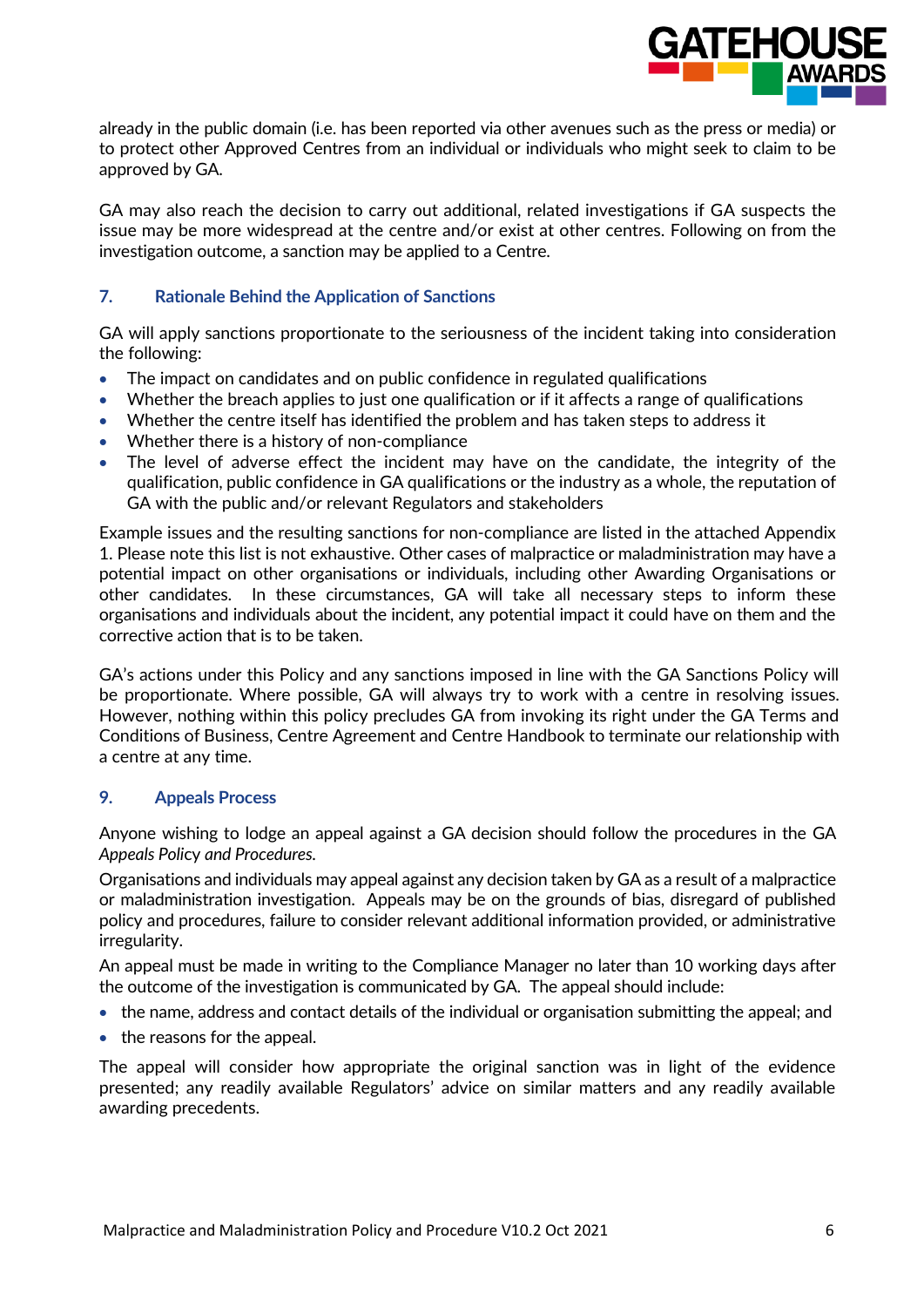

If at any point a centre, member of staff or candidate wishes to be legally represented in relation to any aspect of an appeal, this must be discussed with us first. We reserve the right to also be legally represented.

GA will process all appeals in line with its *Appeals Policy and Procedures*.

# **10. Monitoring, Evaluating and Reporting**

Records will be kept of all cases of malpractice and maladministration identified by GA. Information regarding the number and nature of cases, together with their outcomes, will be included in the review as part of preparing the Annual Statement of Compliance for submission to the Regulator.

This policy is monitored as follows:

- A record of all reported incidents of malpractice and maladministration, whether proven or not, is kept by GA
- Stored data is regularly reviewed to identify emerging themes, assess risk and determine actions for mitigation
- Operation of the policy is reported to the Governing Body
- Reports are made to the Governing Body as part of the Self-Assessment procedure
- Guidance from the Regulators is reviewed and the policy is updated to comply with best practice.

## **Summary of Roles and Responsibilities**

Centres are required to:

- notify GA immediately of any potential maladministration and / or malpractice
- unless GA informs the centre otherwise:
	- advise anyone implicated in relation to maladministration and/or malpractice that an allegation has been made against them
	- advise those persons that they have the right to reply to any allegations
	- advise those persons that they have the right to appeal against any sanctions imposed on them in relation to maladministration and/or malpractice
- comply with all requests for information in the timescales stated by GA
- carry out an investigation, where appropriate and/or as directed by GA
- provide GA with a written report of any investigation it undertakes (whether or not the investigation was requested by GA), including information on the detail and outcome(s) of that investigation
- fully co-operate with any investigation
- implement required actions as a result of the investigation
- inform centre staff, satellites centres (including examination venues, where applicable) and candidates affected of the implications of any actions and sanctions
- take appropriate action to prevent the incident of suspected or actual maladministration and/or malpractice reoccurring
- notify GA if any personnel involved in the maladministration and/or malpractice leave the centre
- retain any relevant documentation securely in line with the centre's archiving and retention policies and procedures
- respect the confidentiality of information the centre handles and comply with any associated data protection legislation.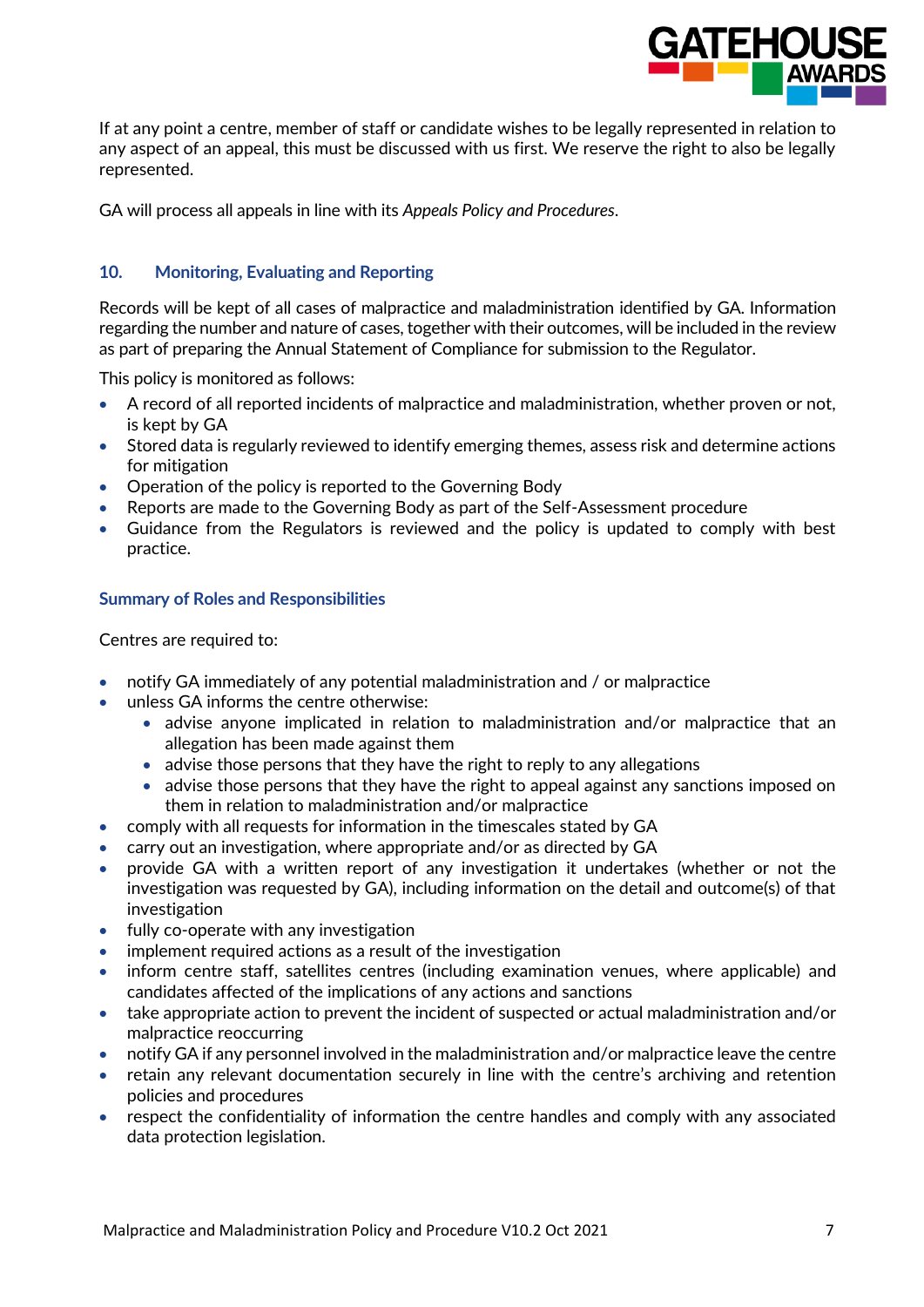

GA will:

- take all reasonable steps to prevent or mitigate the impact and effects of maladministration and/or malpractice
- support centres and, where requested, provide centres with guidance on how best to investigate, deal with and prevent maladministration and/or malpractice
- provide centres with a report / summary on the outcome of the investigation
- apply appropriate sanctions in line with our Sanctions Policy
- work with centres, as appropriate, to ensure that maladministration and/or malpractice doesn't reoccur
- inform other relevant third parties as appropriate
- retain records and documentation during and after the completion of investigations in line with all relevant data protection and privacy legislation.

## **11. Fees for Malpractice/Maladministration Investigations\***

GA reserves the right to charge a centre for the cost of any resits and reissue of certificates and/or additional quality assurance activities/centre monitoring visits undertaken as part of a malpractice investigation. The following list gives the standard fees which may be applied; however, this is not exhaustive and other charges may also be applied depending on the complexity and severity of the case. These fees can also be applied to centres who have had their approval revoked entirely due to malpractice and will be subject to the same invoicing policy, including debt recovery actions.

| <b>Item</b>                                                                                                                                                                           | Fee                                                                                                                            |
|---------------------------------------------------------------------------------------------------------------------------------------------------------------------------------------|--------------------------------------------------------------------------------------------------------------------------------|
| Initial desk-based investigation                                                                                                                                                      | <b>£nil</b>                                                                                                                    |
| Initial visit to centre<br>a) as part of a malpractice<br>investigation OR<br>b) as part of an action plan resulting<br>from a malpractice investigation.<br>(face to face or remote) | £350 (not applied if allegation is not upheld)<br>The above fee is inclusive of the first exam<br>observation, where relevant. |
| Retesting by GA (face to face or remote)                                                                                                                                              | £45 per hour or part thereof, per staff member, plus<br>expenses (e.g. travel, hotel, etc.) Minimum charge<br>£90              |
| Retesting under GA observation (face to<br>face or remote)                                                                                                                            | £35 per hour or part thereof, per staff member, plus<br>expenses (e.g. travel, hotel, etc.) Minimum charge<br>£70              |
| Further observations required by Action<br>Plan and/or implementation of Sanctions                                                                                                    | £35 per hour or part thereof, per staff member, plus<br>expenses (e.g. travel, hotel, etc.) Minimum charge<br>£70              |
| Further visits required by Action Plan<br>and/or implementation of Sanctions                                                                                                          | £350 per visit                                                                                                                 |

\**Please note, the fees listed above relate to UK-based Centres. Fees for International Centres are available upon request.*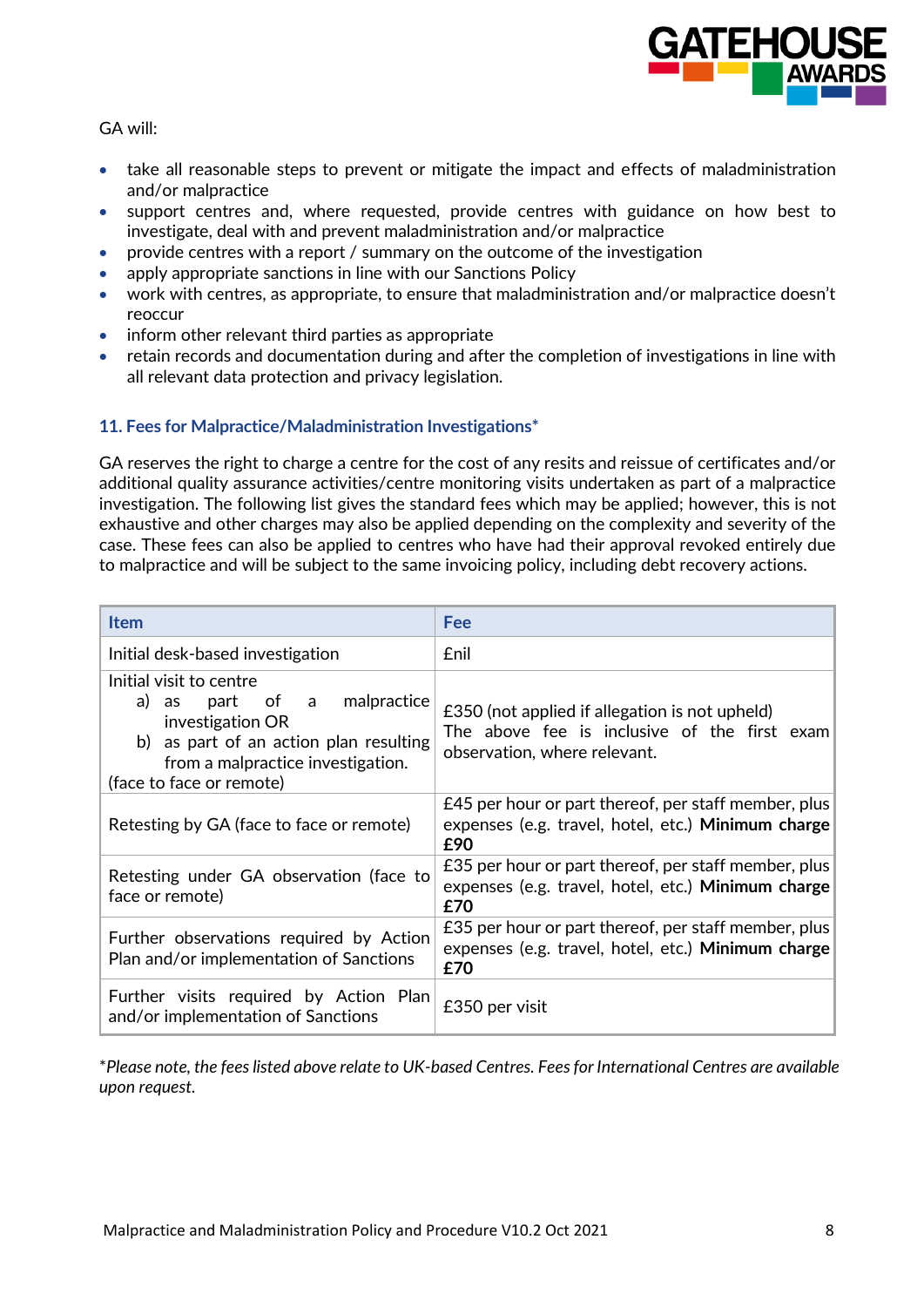

#### **Mandatory Disclosure**

It is imperative that in Awarding qualifications, the integrity of the qualifications is maintained; for example, by ensuring learners who are awarded a certificate have a legitimate right to that certificate. We are aware that centres often work with more than one Awarding Organisation (AO) in delivering qualifications, and that therefore more than one AO may be at risk when things go wrong. Our qualifications Regulators have outlined some specific conditions that we must meet to protect the integrity of regulated qualifications across the awarding community. This includes the requirement that where certain things are identified (such as malpractice), or certain actions taken (such as when sanctions are applied) the Regulators and other relevant AOs who may be affected (e.g. those offering similar types of qualifications via the centre) must be informed. Depending on the seriousness of the matter, we may be required to declare to our Regulators that we are no longer compliant with the requirements of the General Conditions of Recognition, due to an act or omission by you which has put us in breach. In this event, we may have regulatory action directed against us, such as Monetary Penalties. In accordance with the Centre Agreement, we reserve the right to direct such financial penalties against you, should they be as a result of your act or omission.

| <b>Document Specification:</b>     |                                                                                                                                                                                                                                                                                           |
|------------------------------------|-------------------------------------------------------------------------------------------------------------------------------------------------------------------------------------------------------------------------------------------------------------------------------------------|
| Purpose:                           | To ensure that Gatehouse Awards (GA) adopts robust procedures for<br>preventing, investigating and dealing with malpractice and<br>maladministration relating to the development, delivery and award of its<br>qualifications, in compliance with the Ofqual conditions of recognition.   |
| Accountability:                    | <b>GA Governing Body</b>                                                                                                                                                                                                                                                                  |
| Responsibility:                    | <b>Compliance Manager</b>                                                                                                                                                                                                                                                                 |
| Version:                           | 10.2                                                                                                                                                                                                                                                                                      |
| Summary<br>of<br>latest<br>changes | Section 11, clarification regarding malpractice investigation fees added.                                                                                                                                                                                                                 |
| Effective from:                    | October 2021                                                                                                                                                                                                                                                                              |
| Indicative Review<br>date:         | October 2023                                                                                                                                                                                                                                                                              |
| Links to Ofqual GCR                | A6, A7, A8, B3 and H                                                                                                                                                                                                                                                                      |
| Other relevant<br>documents:       | Gatehouse Awards Terms and Conditions of Business<br><b>Centre Assessment Standards Scrutiny (CASS)</b><br><b>Sanctions Policy</b><br>Regulations for Conducting Controlled Examinations<br><b>Appeals Policy and Procedure</b><br><b>Centre Handbook</b><br><b>Whistleblowing Policy</b> |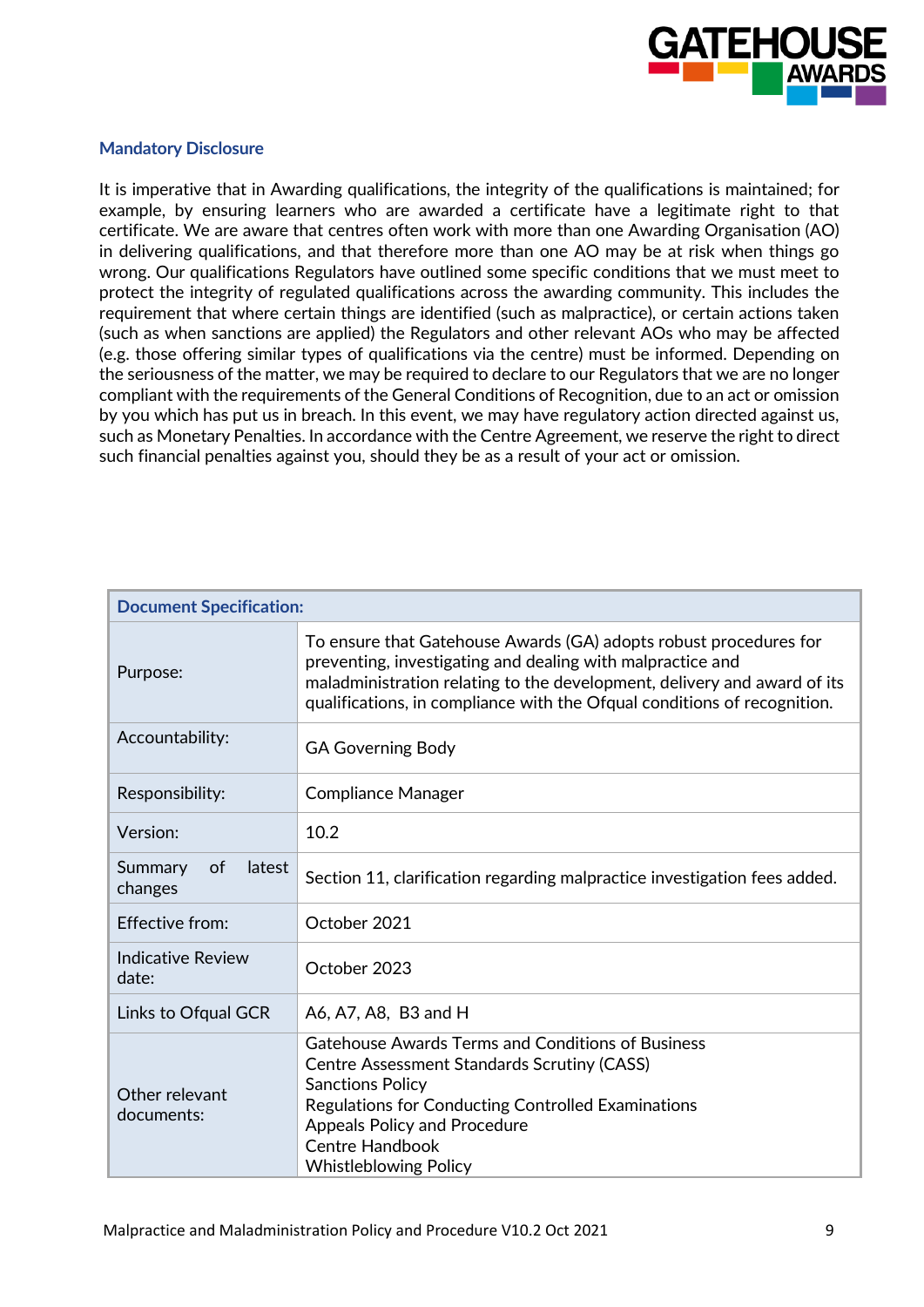

## **Malpractice**

The following list provides examples of centre and candidate malpractice. This list is not exhaustive and is intended as guidance on GA's definition of malpractice.

- Deliberate failure to adhere continually to GA's centre approval and/or qualification approval requirements or actions assigned to the centre within stated timelines
- Denial of access to premises, records, information, candidates and staff by any authorised GA representative and/or the regulatory authorities
- Inadequate centre procedures for the induction of staff or any contracted person involved in the delivery of qualifications
- Failure to carry out internal and external assessment, including moderation in accordance with GA's requirements
- Deliberate failure to adhere to GA's candidate registration and certification procedures
- Fraudulent claim for certificates
- Intentional withholding of information from GA which is critical to maintaining the rigour of quality assurance and standards of qualifications
- Deliberate misuse of GA's logo and trademarks or misrepresentation of a centre's relationship with GA and/or its recognition and approval status with GA
- Introduction of unauthorised material into an assessment room
- Candidates still working towards a qualification after certification claims have been made
- Deliberate contravention by a centre and/or its candidates of the assessment arrangements as specified for GA qualifications
- Loss of, theft of, or a breach of confidentiality in any assessment materials
- Plagiarism and copying of any nature by candidates and/or staff (including using ICT to do so)
- Personation assuming the identity of another candidate or having someone assume the identity of the named candidate during an assessment
- Deliberate collusion, falsification, fabrication or forgery of assessment evidence and candidates scripts records or authentication statements by centres or candidates
- Unauthorised amendment, copying or distributing of exam/assessment papers/materials
- Inappropriate assistance to candidates by centre staff (e.g. unfairly helping them to pass an exam, unit or qualification assessment)
- Deliberate submission of false information to gain a qualification or pass an exam
- Deliberate failure to adhere to, or attempts to circumnavigate the requirements of GA's Reasonable Adjustments and Special Considerations Policy
- False ID used at the registration or any other stage
- Selling papers/assessment details/certificates
- Failure to manage and prevent conflicts of interest
- Failure to provide candidates and staff, including contractors, with the knowledge of their responsibilities through policies and procedures
- Failure to review systems, policies and procedures to ensure they remain fit for purpose
- Inaccurate recording of candidate assessment decisions leading to invalid claims for certification
- Deliberate destruction of another's work
- Obtaining examination or assessment material without authorisation
- Obtaining, receiving, exchanging or passing on information during an assessment (or the attempt to) by any means
- Failure to follow a centre's own malpractice and maladministration policy and/or report occurrences to GA
- Non-compliance with invigilation requirements during assessments
- Failing to keep assessment papers secure prior to assessment